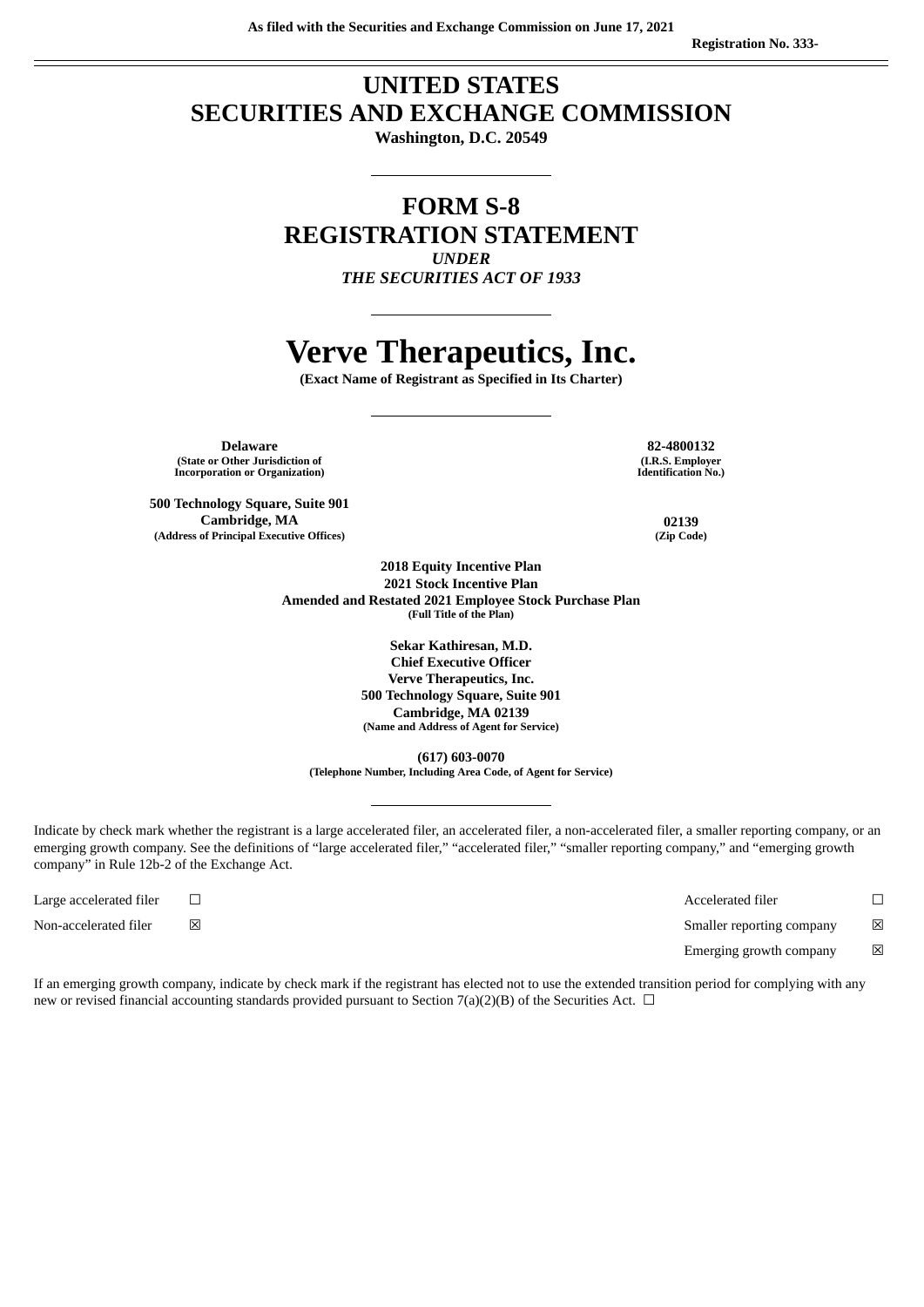#### **CALCULATION OF REGISTRATION FEE**

| <b>Title of Securities</b><br>to be Registered | Amount<br>to be<br>Registered(1) | Proposed<br>Maximum<br><b>Offering Price</b><br><b>Per Share</b> | Proposed<br>Maximum<br>Aggregate<br><b>Offering Price</b> | Amount of<br><b>Registration Fee</b> |
|------------------------------------------------|----------------------------------|------------------------------------------------------------------|-----------------------------------------------------------|--------------------------------------|
| Common stock, \$0.001 par value per share      | 10.321.696 shares(2)             | \$11.49(3)                                                       | \$118,599,561 (3)                                         | \$12,940                             |

(1) In accordance with Rule 416 under the Securities Act of 1933, as amended, this registration statement shall be deemed to cover any additional securities that may from time to time be offered or issued to prevent dilution resulting from stock splits, stock dividends or similar transactions.

(2) Consists of (i) 5,258,661 shares issuable under the 2018 Equity Incentive Plan; (ii) 4,629,719 shares issuable under the 2021 Stock Incentive Plan; and (iii) 433,316 shares issuable under the Amended and Restated 2021 Employee Stock Purchase Plan. Upon the expiration, termination, surrender, cancellation, forfeiture or repurchase of outstanding options under the 2018 Equity Incentive Plan, the unissued balance of shares issuable under such awards will become issuable under the 2021 Stock Incentive Plan.

(3) Estimated solely for the purpose of calculating the registration fee pursuant to Rules 457(c) and 457(h) of the Securities Act of 1933, as amended. The price per share and aggregate offering price are calculated based on (a) \$4.26, the weighted average exercise price per share of the 5,258,661 shares subject to outstanding stock options under the 2018 Equity Incentive Plan, at exercise prices ranging from \$1.39 to \$8.98 per share, and (b) \$19.00, the initial public offering price set forth on the cover page of the registrant's prospectus, dated June 16, 2021, relating to its initial public offering of common stock, in accordance with Rule 457(c) under the Securities Act of 1933, as amended, for the 4,629,719 shares issuable under the 2021 Stock Incentive Plan and the 433,316 shares issuable under the Amended and Restated 2021 Employee Stock Purchase Plan. Pursuant to the Amended and Restated 2021 Employee Stock Purchase Plan, the purchase price of the shares of common stock reserved for issuance thereunder will be 85% of the lesser of the closing price of the common stock on (i) the first business day of the applicable offering period and (ii) the last business day of the applicable offering period.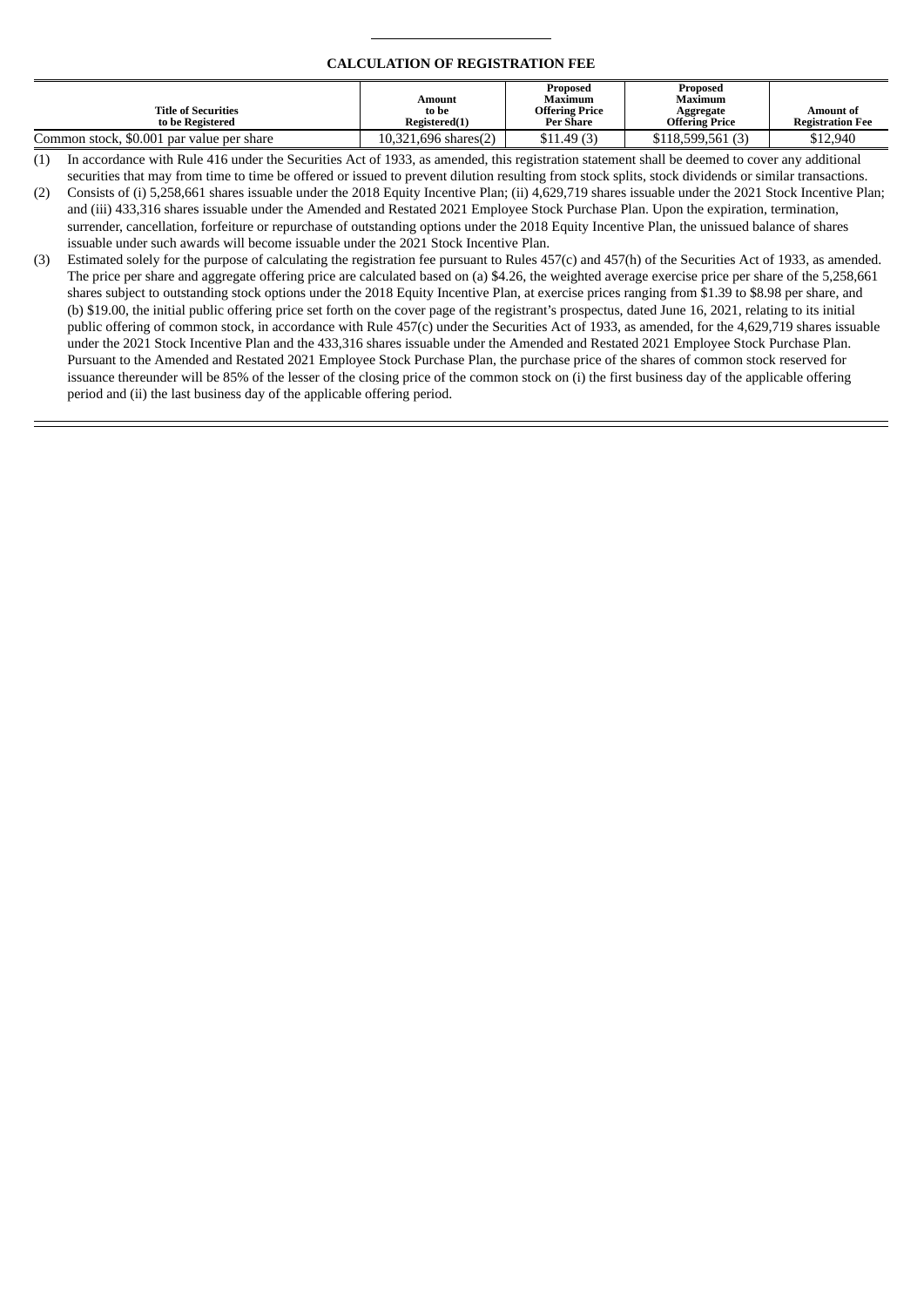#### **PART I INFORMATION REQUIRED IN THE SECTION 10(a) PROSPECTUS**

#### **Item 1. Plan Information.**

The information required by Item 1 is included in documents sent or given to participants in the plans covered by this registration statement pursuant to Rule 428(b)(1) of the Securities Act of 1933, as amended (the "Securities Act").

#### **Item 2. Registrant Information and Employee Plan Annual Information.**

The written statement required by Item 2 is included in documents sent or given to participants in the plans covered by this registration statement pursuant to Rule 428(b)(1) of the Securities Act.

#### **PART II INFORMATION REQUIRED IN THE REGISTRATION STATEMENT**

#### **Item 3. Incorporation of Documents by Reference.**

The registrant is subject to the informational and reporting requirements of Sections 13(a), 14, and 15(d) of the Securities Exchange Act of 1934, as amended (the "Exchange Act"), and in accordance therewith files reports, proxy statements and other information with the Securities and Exchange Commission (the "Commission"). The following documents, which are on file with the Commission, are incorporated in this registration statement by reference:

(a) The registrant's latest annual report filed pursuant to Section 13(a) or 15(d) of the Exchange Act or the latest prospectus filed pursuant to Rule 424(b) under the Securities Act that contains audited financial statements for the registrant's latest fiscal year for which such statements have been filed.

(b) All other reports filed pursuant to Section 13(a) or 15(d) of the Exchange Act since the end of the fiscal year covered by the document referred to in (a) above.

(c) The description of the securities contained in the registrant's registration statement on [Form](http://www.sec.gov/Archives/edgar/data/0001840574/000119312521188883/d147146d8a12b.htm) 8-A filed under the Exchange Act, including any amendment or report filed for the purpose of updating such description.

All documents subsequently filed by the registrant pursuant to Sections 13(a), 13(c), 14 and 15(d) of the Exchange Act, prior to the filing of a posteffective amendment which indicates that all securities offered hereby have been sold or which deregisters all securities then remaining unsold, shall be deemed to be incorporated by reference in this registration statement and to be part hereof from the date of the filing of such documents. Any statement contained in a document incorporated or deemed to be incorporated by reference herein shall be deemed to be modified or superseded for the purposes of this registration statement to the extent that a statement contained herein or in any other subsequently filed document which also is or is deemed to be incorporated by reference herein modifies or supersedes such statement. Any statement so modified or superseded shall not be deemed, except as so modified or superseded, to constitute a part of this registration statement.

#### **Item 4. Description of Securities.**

Not applicable.

#### **Item 5. Interests of Named Experts and Counsel.**

Wilmer Cutler Pickering Hale and Dorr LLP has opined as to the legality of the securities being offered by this registration statement.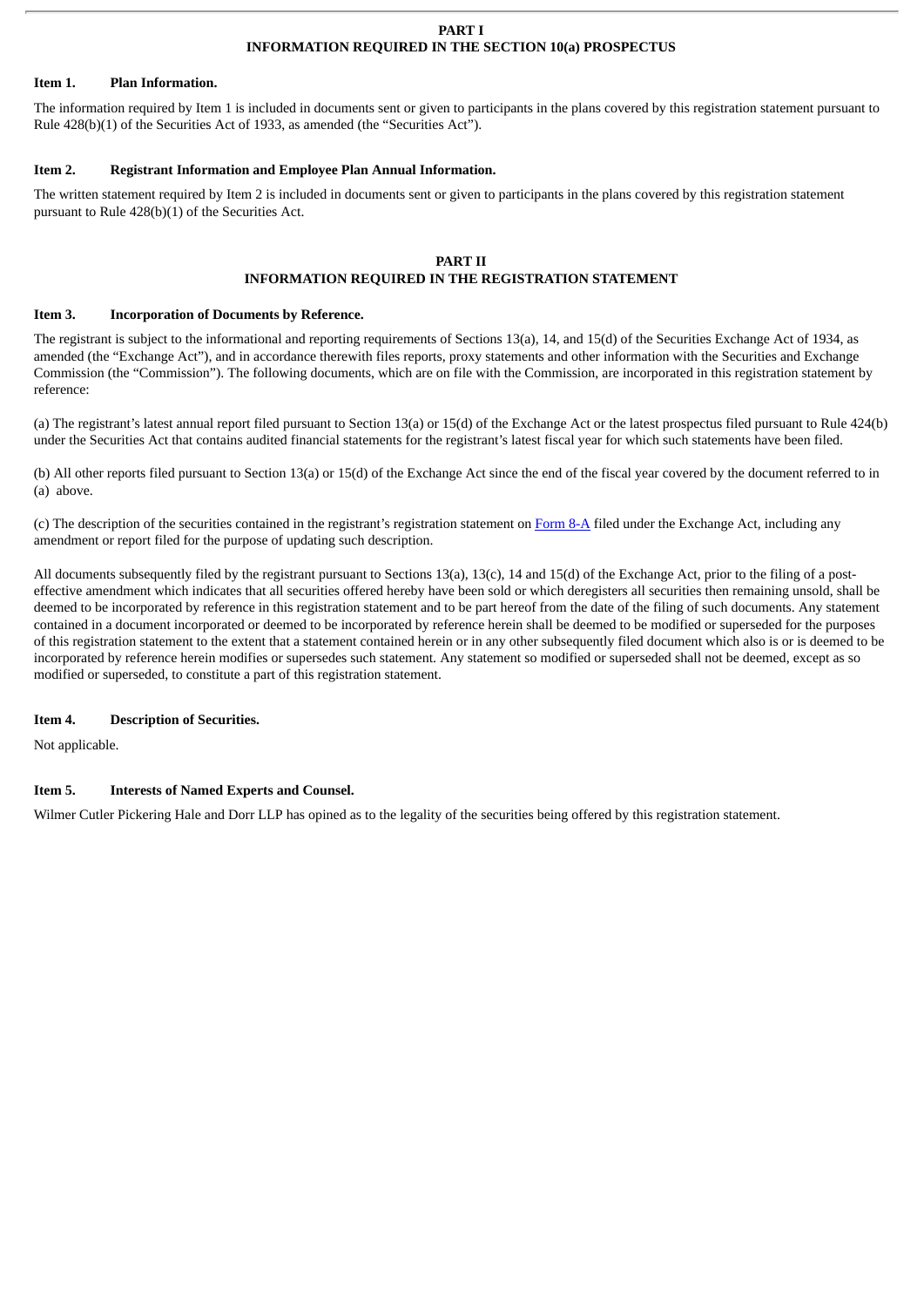#### **Item 6. Indemnification of Directors and Officers.**

Section 102 of the General Corporation Law of the State of Delaware (the "DGCL") permits a corporation to eliminate the personal liability of its directors or its stockholders for monetary damages for a breach of fiduciary duty as a director, except where the director breached his or her duty of loyalty, failed to act in good faith, engaged in intentional misconduct or knowingly violated a law, authorized the payment of a dividend or approved a stock repurchase in violation of Delaware corporate law or obtained an improper personal benefit. The registrant's restated certificate of incorporation that will be effective upon the closing of its initial public offering of common stock provides that no director shall be personally liable to the registrant or its stockholders for monetary damages for any breach of fiduciary duty as a director, notwithstanding any provision of law imposing such liability, except to the extent that the DGCL prohibits the elimination or limitation of liability of directors for breaches of fiduciary duty.

Section 145 of the DGCL provides that a corporation has the power to indemnify a director, officer, employee, or agent of the corporation, and certain other persons serving at the request of the corporation in related capacities against expenses (including attorneys' fees), judgments, fines and amounts paid in settlements actually and reasonably incurred by the person in connection with an action, suit or proceeding to which he or she is or is threatened to be made a party by reason of such position, if such person acted in good faith and in a manner he or she reasonably believed to be in or not opposed to the best interests of the corporation, and, in any criminal action or proceeding, had no reasonable cause to believe his or her conduct was unlawful, except that, in the case of actions brought by or in the right of the corporation, no indemnification shall be made with respect to any claim, issue or matter as to which such person shall have been adjudged to be liable to the corporation unless and only to the extent that the Court of Chancery or other adjudicating court determines that, despite the adjudication of liability but in view of all of the circumstances of the case, such person is fairly and reasonably entitled to indemnification for such expenses which the Court of Chancery or such other court shall deem proper.

The registrant's restated certificate of incorporation that will be effective upon the closing of its initial public offering of common stock provides that the registrant will indemnify each person who was or is a party or threatened to be made a party to any threatened, pending or completed action, suit or proceeding, whether civil, criminal, administrative or investigative (other than an action by or in the right of the registrant), by reason of the fact that he or she is or was, or has agreed to become, a director or officer of the registrant, or is or was serving, or has agreed to serve, at the request of the registrant as a director, officer, partner, employee or trustee of, or in a similar capacity with, another corporation, partnership, joint venture, trust or other enterprise (all such persons being referred to as an Indemnitee), or by reason of any action alleged to have been taken or omitted in such capacity, against all expenses (including attorneys' fees), liabilities, losses, judgments, fines (including excise taxes and penalties arising under the Employee Retirement Income Security Act of 1974) and amounts paid in settlement actually and reasonably incurred in connection with such action, suit or proceeding and any appeal therefrom if such Indemnitee acted in good faith and in a manner he or she reasonably believed to be in, or not opposed to, the best interests of the registrant, and, with respect to any criminal action or proceeding, he or she had no reasonable cause to believe his or her conduct was unlawful.

The registrant's restated certificate of incorporation that will be effective upon the closing of its initial public offering of common stock also provides that the registrant will indemnify any Indemnitee who was or is a party or threatened to be made a party to any threatened, pending or completed action or suit by or in the right of the registrant to procure a judgment in the registrant's favor by reason of the fact that the Indemnitee is or was, or has agreed to become, a director or officer of the registrant, or is or was serving, or has agreed to serve, at the request of the registrant as a director, officer, partner, employee or trustee of, or in a similar capacity with, another corporation, partnership, joint venture, trust or other enterprise (including any employee benefit plan), or by reason of any action alleged to have been taken or omitted in such capacity, against all expenses (including attorneys' fees) and, to the extent permitted by law, amounts paid in settlement actually and reasonably incurred in connection with such action, suit or proceeding, and any appeal therefrom, if the Indemnitee acted in good faith and in a manner he or she reasonably believed to be in, or not opposed to, the best interests of the registrant, except that no indemnification shall be made with respect to any claim, issue or matter as to which such person shall have been adjudged to be liable to the registrant, unless and only to the extent that the Court of Chancery of Delaware or the court in which such action or suit was brought determines that, despite such adjudication but in view of all of the circumstances, he or she is fairly and reasonably entitled to indemnification of such expenses (including attorney's fees). Notwithstanding the foregoing, to the extent that any Indemnitee has been successful, on the merits or otherwise, he or she will be indemnified by the registrant against all expenses (including attorneys' fees) actually and reasonably incurred by him or her or on his or her behalf in connection therewith. If the registrant does not assume the defense, expenses must be advanced to an Indemnitee under certain circumstances.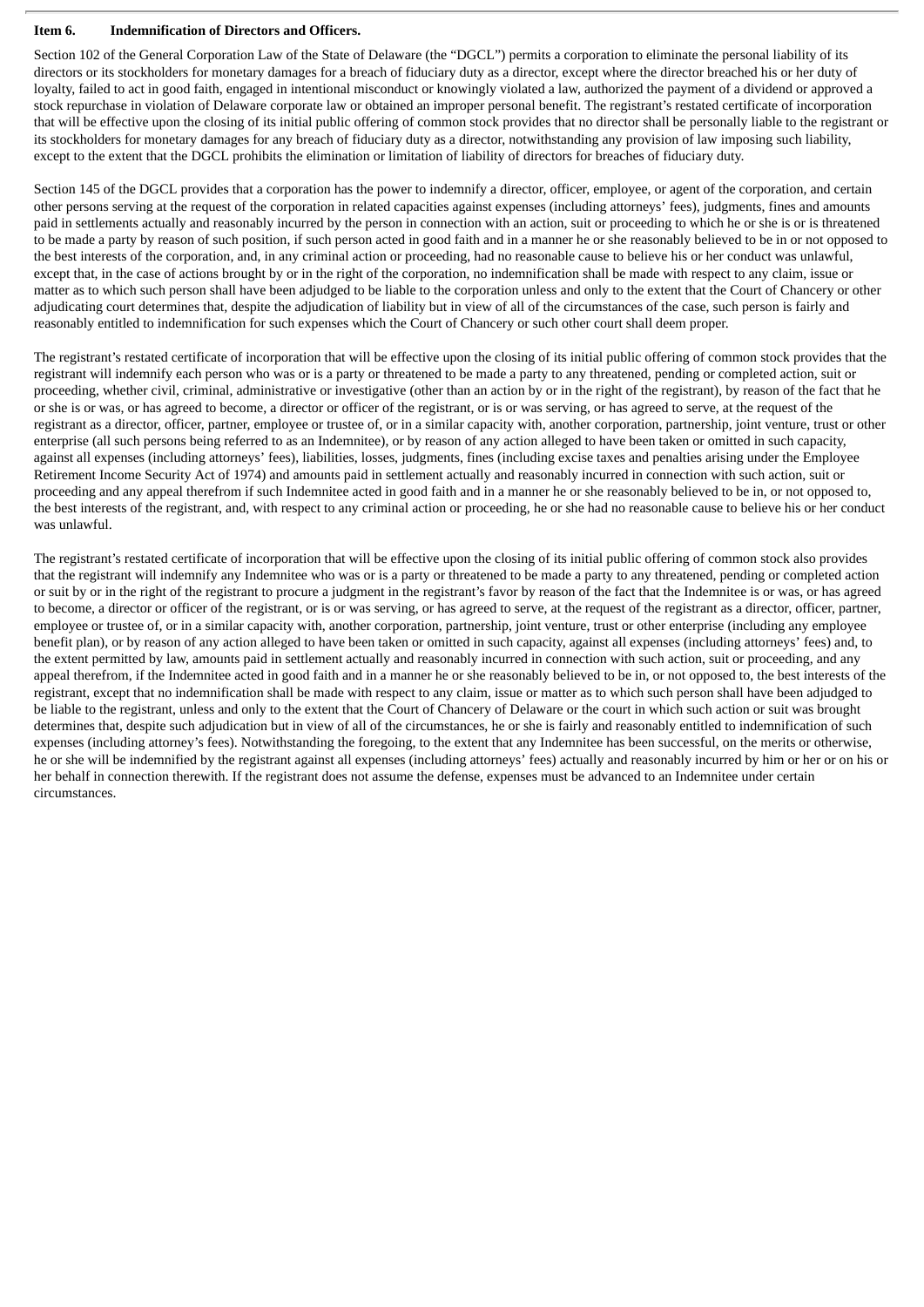In addition, the registrant has entered into indemnification agreements with all of the registrant's directors and executive officers. In general, these agreements provide that the registrant will indemnify the directors or executive officers to the fullest extent permitted by law for claims arising in his or her capacity as a director or executive officer of the registrant or in connection with his or her service at the request of the registrant for another corporation or entity. The indemnification agreements also provide for procedures that will apply in the event that a director or executive officer makes a claim for indemnification and establish certain presumptions that are favorable to the executive officer or director.

The registrant maintains a general liability insurance policy that covers certain liabilities of the registrant's directors and officers arising out of claims based on acts or omissions in their capacities as directors or officers.

#### **Item 7. Exemption from Registration Claimed.**

Not applicable.

#### **Item 8. Exhibits.**

The following exhibits are incorporated herein by reference:

| Number  | Description                                                                                                                                                                                                                                                                                                                                       |
|---------|---------------------------------------------------------------------------------------------------------------------------------------------------------------------------------------------------------------------------------------------------------------------------------------------------------------------------------------------------|
| 4.1     | Amended and Restated Certificate of Incorporation of the Registrant (incorporated by reference to Exhibit 3.1 to the Registrant's<br>Registration Statement on Form S-1 (File No. 333-256608) filed with the Securities and Exchange Commission on May 28, 2021).                                                                                 |
| 4.2     | Certificate of Amendment to the Amended and Restated Certificate of Incorporation of the Registrant, effective June 11, 2021<br>(incorporated by reference to Exhibit 3.5 to Amendment No. 1 to the Registrant's Registration Statement on Form S-1 (File No.<br>333-256608) filed with the Securities and Exchange Commission on June 14, 2021). |
| 4.3     | Amended and Restated Bylaws of the Registrant (incorporated by reference to Exhibit 3.2 to the Registrant's Registration Statement on<br>Form S-1 (File No. 333-256608) filed with the Securities and Exchange Commission on May 28, 2021).                                                                                                       |
| 4.4     | Form of Restated Certificate of Incorporation of the Registrant (to be effective upon the closing of the Registrant's initial public offering)<br>(incorporated by reference to Exhibit 3.3 to the Registrant's Registration Statement on Form S-1 (File No. 333-256608) filed with the<br>Securities and Exchange Commission on May 28, 2021).   |
| 4.5     | Form of Amended and Restated Bylaws of the Registrant (to be effective upon the closing of the Registrant's initial public offering)<br>(incorporated by reference to Exhibit 3.4 to the Registrant's Registration Statement on Form S-1 (File No. 333-256608) filed with the<br>Securities and Exchange Commission on May 28, 2021).             |
| $5.1*$  | Opinion of Wilmer Cutler Pickering Hale and Dorr LLP, counsel to the Registrant.                                                                                                                                                                                                                                                                  |
| $23.1*$ | Consent of Ernst & Young LLP, independent registered public accounting firm.                                                                                                                                                                                                                                                                      |
| $23.2*$ | Consent of Wilmer Cutler Pickering Hale and Dorr LLP (included in Exhibit 5.1).                                                                                                                                                                                                                                                                   |

24.1\* Power of attorney (included on the signature pages of this [registration](#page-6-0) statement).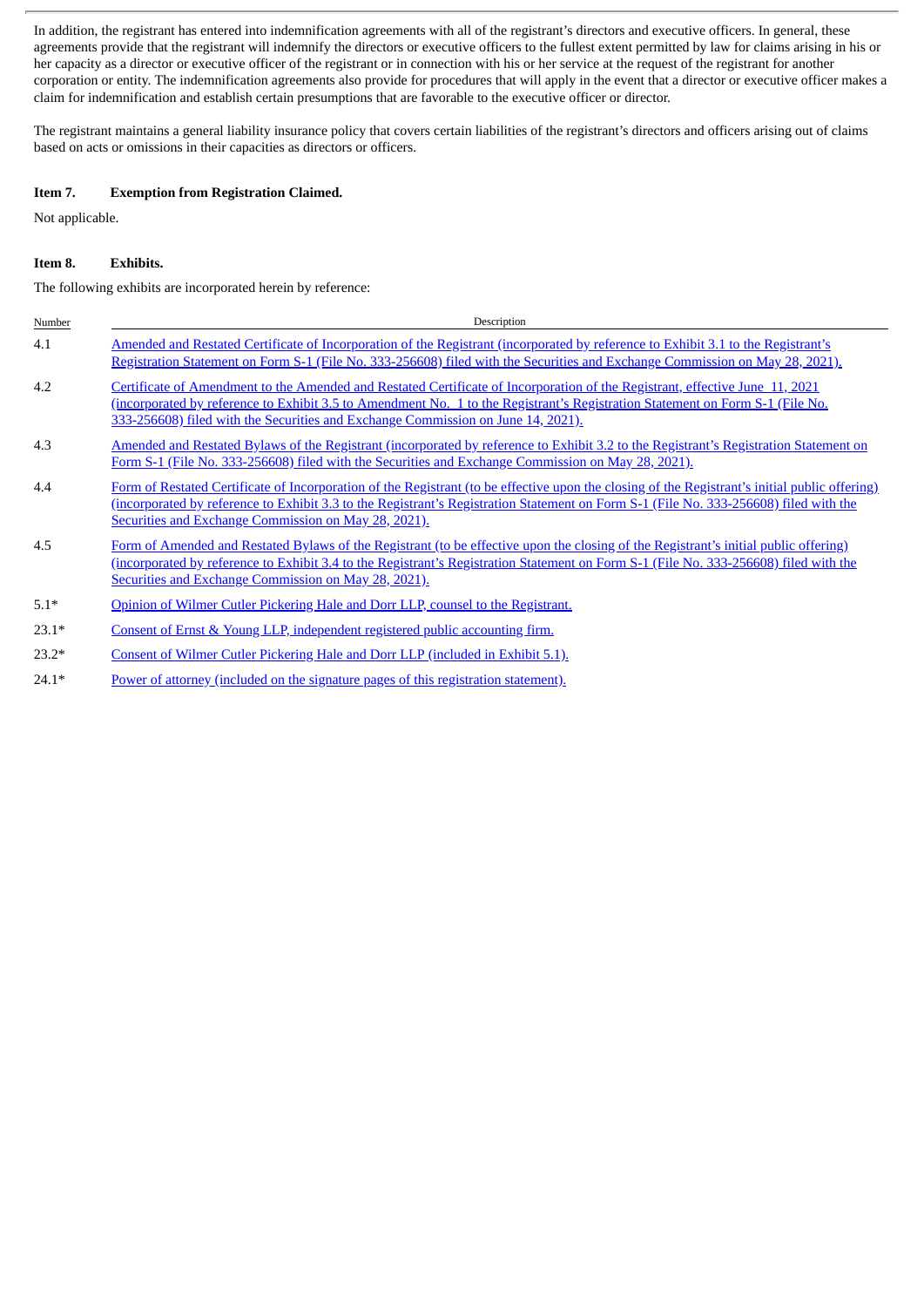| Number | Description                                                                                                                                                                                                                                                           |
|--------|-----------------------------------------------------------------------------------------------------------------------------------------------------------------------------------------------------------------------------------------------------------------------|
| 99.1   | 2018 Equity Incentive Plan (incorporated by reference to Exhibit 10.2 to the Registrant's Registration Statement on Form S-1 (File<br>No. 333-256608) filed with the Securities Exchange Commission on May 28, 2021).                                                 |
| 99.2   | 2021 Stock Incentive Plan (incorporated by reference to Exhibit 10.4 to Amendment No. 1 to the Registrant's Registration Statement on<br>Form S-1 (File No. 333-256608) filed with the Securities Exchange Commission on June 14, 2021).                              |
| 99.3   | Amended and Restated 2021 Employee Stock Purchase Plan (incorporated by reference to Exhibit 10.7 to Amendment No. 1 to the<br>Registrant's Registration Statement on Form S-1 (File No. 333-256608) filed with the Securities Exchange Commission on June 14, 2021). |

Filed herewith

#### **Item 9. Undertakings.**

1. *Item 512(a) of Regulation S-K*. The undersigned registrant hereby undertakes:

(1) To file, during any period in which offers or sales are being made, a post-effective amendment to this registration statement:

(i) To include any prospectus required by Section  $10(a)(3)$  of the Securities Act;

(ii) To reflect in the prospectus any facts or events arising after the effective date of the registration statement (or the most recent post-effective amendment thereof) which, individually or in the aggregate, represent a fundamental change in the information set forth in the registration statement; and

(iii) To include any material information with respect to the plan of distribution not previously disclosed in the registration statement or any material change to such information in the registration statement;

*provided, however,* that paragraphs (1)(i) and (ii) do not apply if the information required to be included in a post-effective amendment by those paragraphs is contained in reports filed with or furnished to the Commission by the registrant pursuant to Section 13 or Section 15(d) of the Exchange Act that are incorporated by reference in the registration statement.

(2) That, for the purpose of determining any liability under the Securities Act, each such post-effective amendment shall be deemed to be a new registration statement relating to the securities offered therein, and the offering of such securities at that time shall be deemed to be the initial *bona fide* offering thereof.

(3) To remove from registration by means of a post-effective amendment any of the securities being registered which remain unsold at the termination of the offering.

2. *Item 512(b) of Regulation S-K*. The undersigned registrant hereby undertakes that, for purposes of determining any liability under the Securities Act, each filing of the registrant's annual report pursuant to Section 13(a) or Section 15(d) of the Exchange Act that is incorporated by reference in the registration statement shall be deemed to be a new registration statement relating to the securities offered therein, and the offering of such securities at that time shall be deemed to be the initial *bona fide* offering thereof.

3. *Item 512(h) of Regulation S-K*. Insofar as indemnification for liabilities arising under the Securities Act may be permitted to directors, officers and controlling persons of the registrant pursuant to the foregoing provisions, or otherwise, the registrant has been advised that in the opinion of the Securities and Exchange Commission such indemnification is against public policy as expressed in the Securities Act and is, therefore, unenforceable. In the event that a claim for indemnification against such liabilities (other than the payment by the registrant of expenses incurred or paid by a director, officer or controlling person of the registrant in the successful defense of any action, suit or proceeding) is asserted by such director, officer or controlling person in connection with the securities being registered, the registrant will, unless in the opinion of its counsel the matter has been settled by controlling precedent, submit to a court of appropriate jurisdiction the question whether such indemnification by it is against public policy as expressed in the Securities Act and will be governed by the final adjudication of such issue.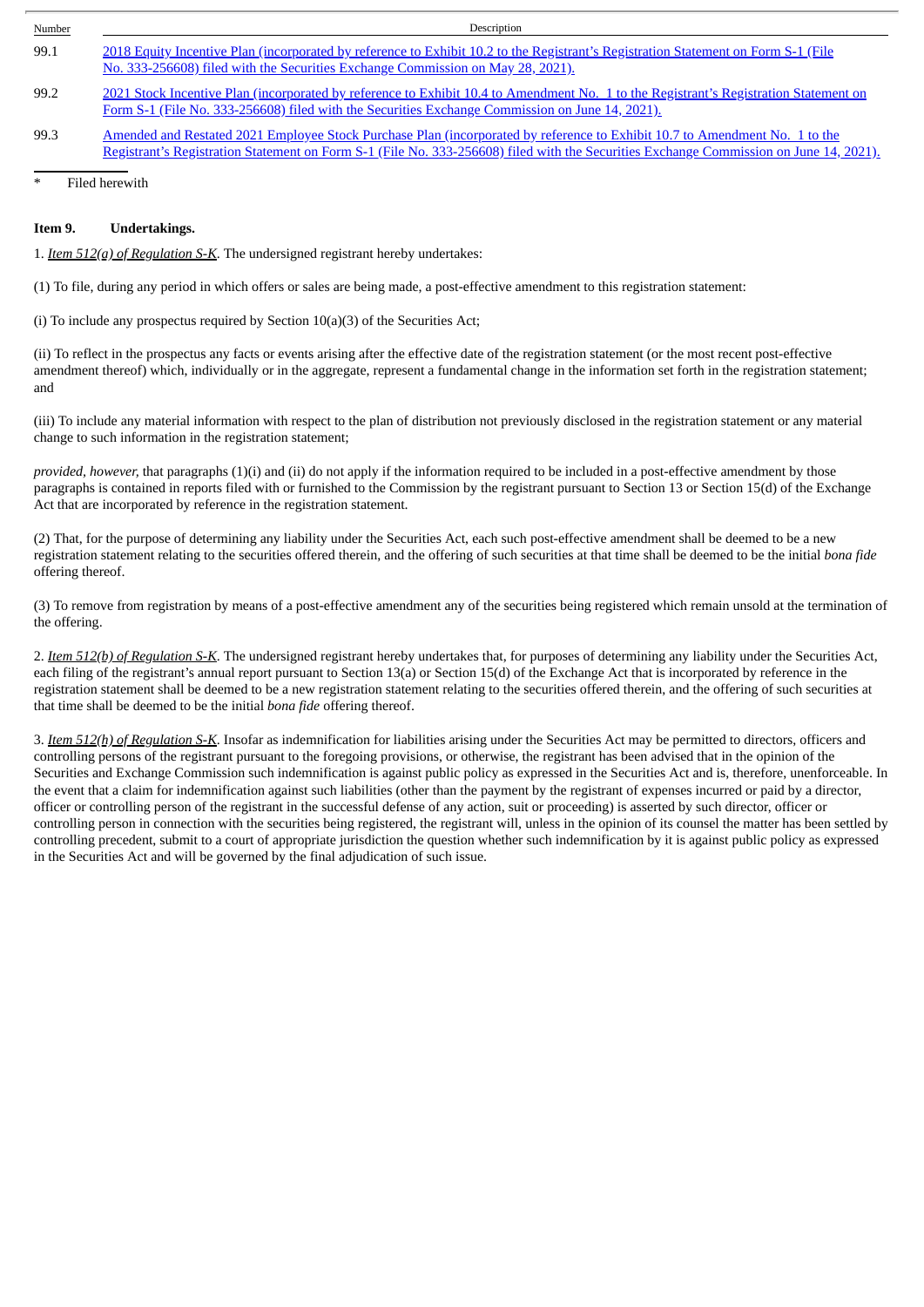#### **SIGNATURES**

Pursuant to the requirements of the Securities Act of 1933, the registrant certifies that it has reasonable grounds to believe that it meets all of the requirements for filing on Form S-8 and has duly caused this registration statement to be signed on its behalf by the undersigned, thereunto duly authorized, in the City of Cambridge, Commonwealth of Massachusetts on this 17th day of June, 2021.

#### VERVE THERAPEUTICS, INC.

By: /s/ Sekar Kathiresan, M.D.

Sekar Kathiresan, M.D. Chief Executive Officer

#### **POWER OF ATTORNEY AND SIGNATURES**

<span id="page-6-0"></span>We, the undersigned officers and directors of Verve Therapeutics, Inc., hereby severally constitute and appoint Sekar Kathiresan and Andrew Ashe, and each of them singly (with full power to each of them to act alone), our true and lawful attorneys with full power of substitution and resubstitution in each of them for him and in his name, place and stead, and in any and all capacities, to sign for us and in our names in the capacities indicated below, the registration statement on Form S-8 filed herewith and any and all subsequent amendments to said registration statement, and generally to do all such things in our names and on our behalf in our capacities as officers and directors to enable Verve Therapeutics, Inc. to comply with the provisions of the Securities Act of 1933, as amended, and all requirements of the Securities and Exchange Commission, hereby ratifying and confirming our signatures as they may be signed by our said attorneys, or any of them, to said registration statement and any and all amendments thereto.

Pursuant to the requirements of the Securities Act of 1933, this registration statement has been signed by the following persons in the capacities and on the dates indicated.

| Signature                                      | <b>Title</b>                                                           | Date          |
|------------------------------------------------|------------------------------------------------------------------------|---------------|
| /s/ Sekar Kathiresan<br>Sekar Kathiresan, M.D. | Chief Executive Officer, Director<br>(Principal Executive Officer)     | June 17, 2021 |
| /s/ Andrew Ashe<br>Andrew Ashe, J.D.           | President and Chief Operating Officer<br>(Principal Financial Officer) | June 17, 2021 |
| /s/ Margaret Beaudoin<br>Margaret Beaudoin     | Vice President, Finance<br>(Principal Accounting Officer)              | June 17, 2021 |
| /s/ Burt Adelman<br>Burt Adelman, M.D.         | Chairman of the Board                                                  | June 17, 2021 |
| /s/ John Evans<br>John Evans                   | Director                                                               | June 17, 2021 |
| /s/ Michael MacLean<br>Michael MacLean         | Director                                                               | June 17, 2021 |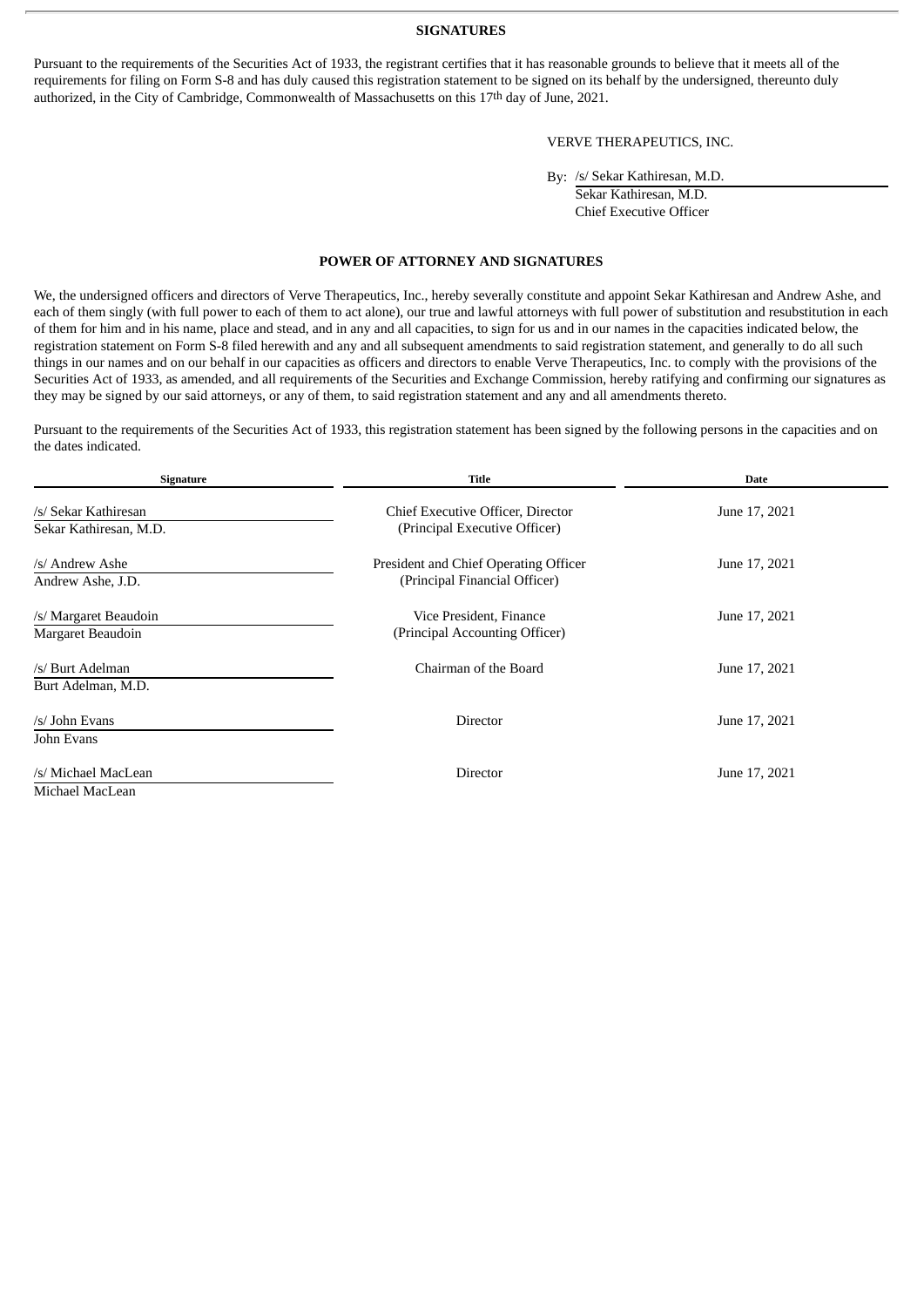| Signature                                      | Title    | Date          |
|------------------------------------------------|----------|---------------|
| /s/ Sheila Mikhail<br>Sheila Mikhail, J.D.     | Director | June 17, 2021 |
| /s/ Krishna Yeshwant<br>Krishna Yeshwant, M.D. | Director | June 17, 2021 |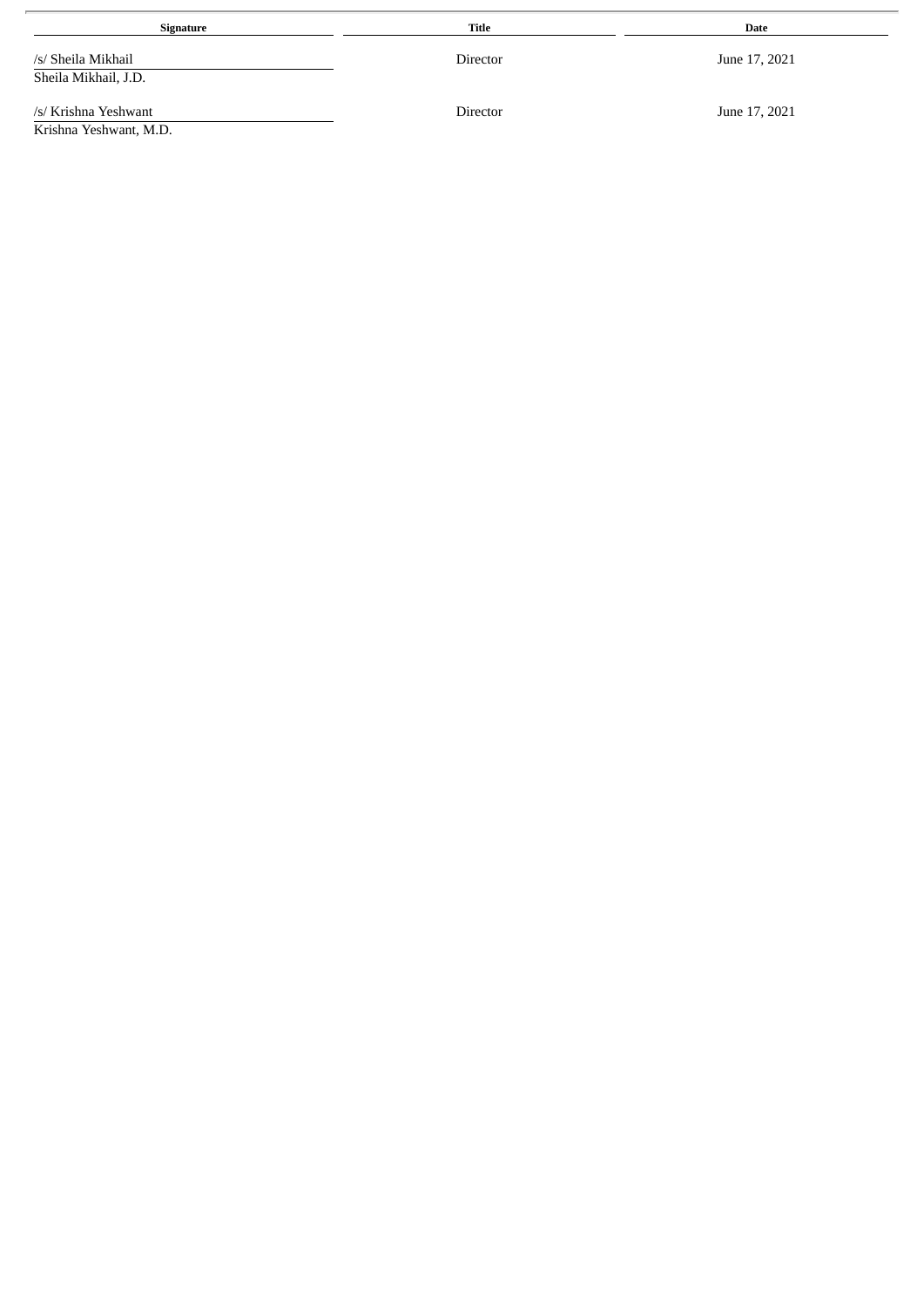**Exhibit 5.1**

## **WILMERHALE**

+1 617 526 6982 (t) +1 617 526 5000 (f)

<span id="page-8-0"></span>June 17, 2021

Verve Therapeutics, Inc. 500 Technology Square, Suite 901 Cambridge, MA 02139

> Re: 2018 Equity Incentive Plan 2021 Stock Incentive Plan Amended and Restated 2021 Employee Stock Purchase Plan

Ladies and Gentlemen:

We have assisted in the preparation of a Registration Statement on Form S-8 (the "Registration Statement") to be filed with the Securities and Exchange Commission (the "Commission") under the Securities Act of 1933, as amended (the "Securities Act"), relating to an aggregate of 10,321,696 shares of common stock, \$0.001 par value per share (the "Shares"), of Verve Therapeutics, Inc., a Delaware corporation (the "Company"), issuable under the Company's 2018 Equity Incentive Plan, 2021 Stock Incentive Plan and Amended and Restated 2021 Employee Stock Purchase Plan (collectively, the "Plans").

We have examined the Certificate of Incorporation and Bylaws of the Company, each as amended and restated to date, and originals, or copies certified to our satisfaction, of all pertinent records of the meetings of the directors and stockholders of the Company, the Registration Statement and such other documents relating to the Company as we have deemed material for the purposes of this opinion.

In our examination of the foregoing documents, we have assumed the genuineness of all signatures, the authenticity of all documents submitted to us as originals, the conformity to original documents of all documents submitted to us as certified, photostatic or other copies, the authenticity of the originals of any such documents and the legal competence of all signatories to such documents.

We assume that the appropriate action will be taken, prior to the offer and sale of the Shares in accordance with the Plans, to register and qualify the Shares for sale under all applicable state securities or "blue sky" laws.

We express no opinion herein as to the laws of any state or jurisdiction other than the state laws of the Commonwealth of Massachusetts, the General Corporation Law of the State of Delaware and the federal laws of the United States of America.

It is understood that this opinion is to be used only in connection with the offer and sale of the Shares while the Registration Statement is in effect.

Please note that we are opining only as to the matters expressly set forth herein, and no opinion should be inferred as to any other matters.

Based on the foregoing, we are of the opinion that the Shares have been duly authorized for issuance and, when the Shares are issued and paid for in accordance with the terms and conditions of the Plans, the Shares will be validly issued, fully paid and nonassessable.

Wilmer Cutler Pickering Hale and Dorr LIP, 60 State Street, Boston, Massachusetts 02109

Boston Brussels Denver Frankfurt London Los Angeles New York Palo Alto San Francisco Washington Beijing Berlin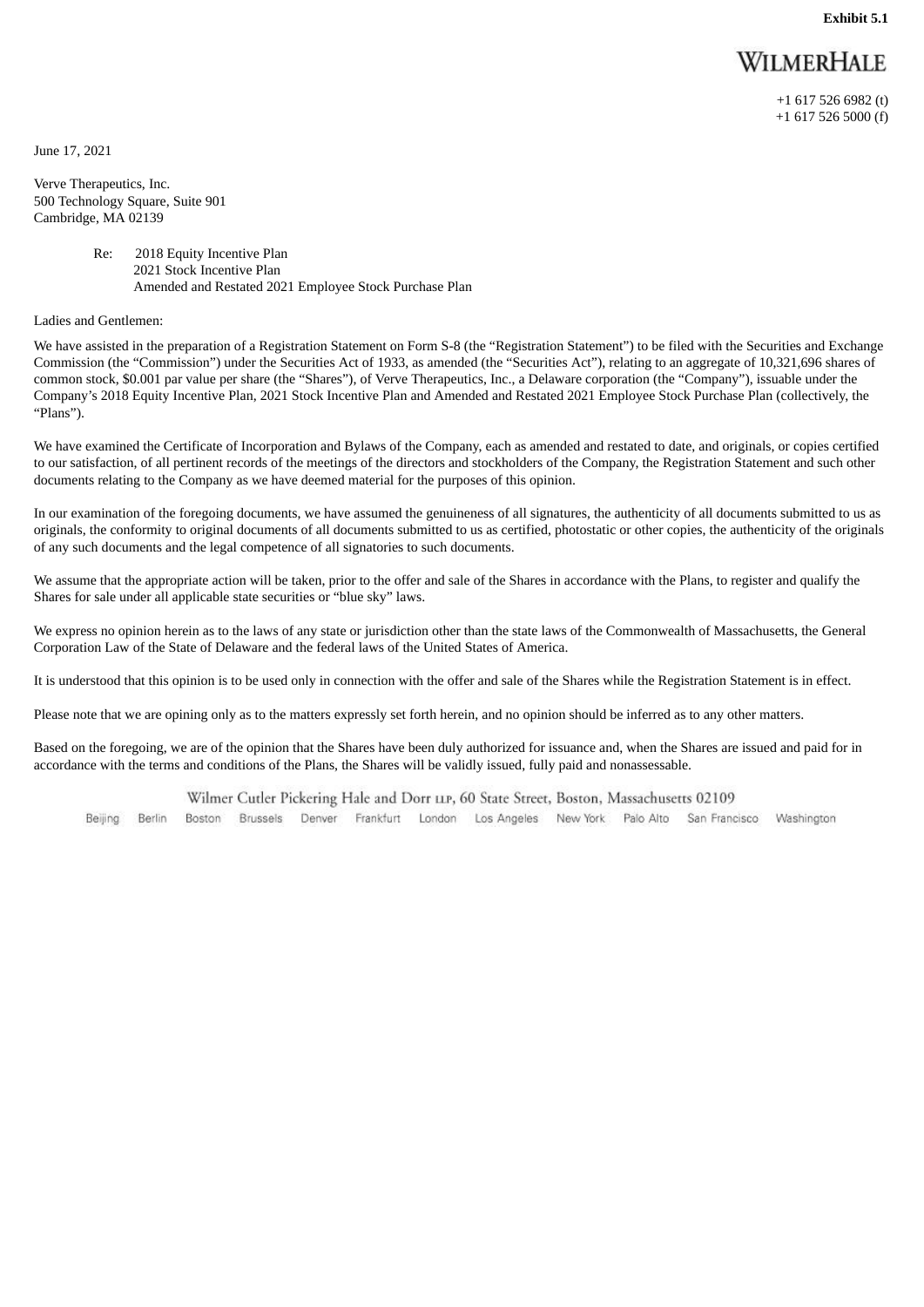## WILMERHALE

June 17, 2021 Page 2

We hereby consent to the filing of this opinion with the Commission in connection with the Registration Statement in accordance with the requirements of Item 601(b)(5) of Regulation S-K under the Securities Act. In giving such consent, we do not hereby admit that we are in the category of persons whose consent is required under Section 7 of the Securities Act or the rules and regulations of the Commission.

Very truly yours,

WILMER CUTLER PICKERING HALE AND DORR LLP

By: /s/ Lia Der Marderosian

Lia Der Marderosian, a Partner